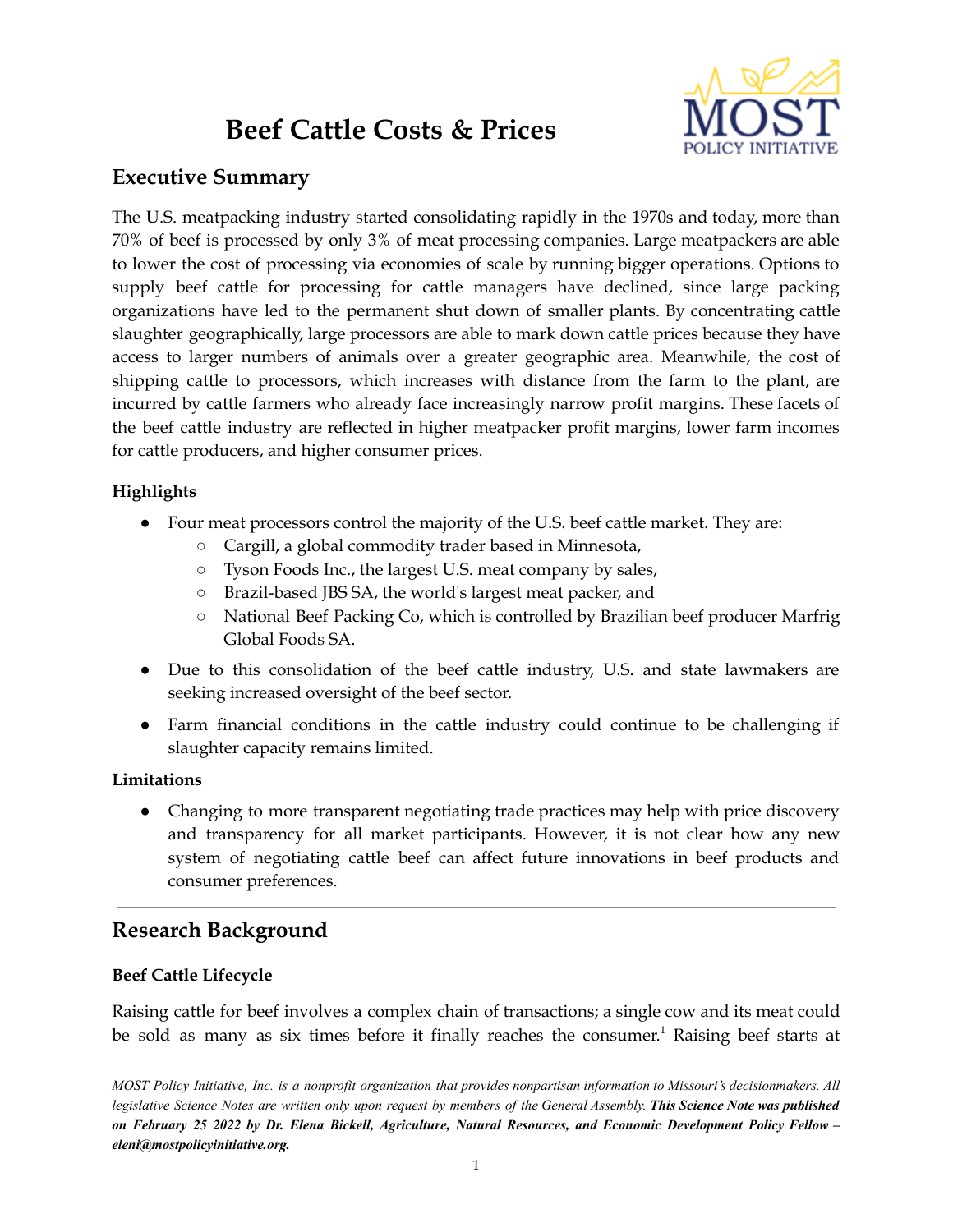ranches, where ranchers maintain a herd of cows that give birth to calves once a year. At these cow-calf ranches, the calves will first feed from their mother's milk, then they are weaned and grazed on grass with supplemental feed, protein, and vitamins. Once mature, cattle can be sold at livestock auction markets, or moved to feedlots, where they will feed on roughage (such as hay and grass), grain (such as corn, wheat and soybean meal), and more. At 18-22 months of age or 1,200-1,400 pounds, cattle reach their market weight. At this point, the cattle are sold to beef packing plants to be inspected, slaughtered, processed into cuts of meat, packaged, and distributed.

#### **Producer Side Pricing**

#### Beef Cattle Trade

Cattle that have left the ranch and are in feedlots are mostly traded through alternative market arrangements (AMAs). These are standing agreements between feeders and packers that guarantee the price that the cattle will be traded at under a mutually agreed formula. They are the dominant means of trading cattle and in 2021 about 60% of all cattle sales in the nation were AMAs. 1

The second most common means for trading cattle is through prices negotiated directly between the feedlots and the packing plants. This system, in which all animals in a pen generally receive the same price, accounted for about 30% of sales in 2021. 1

The third most common way to trade cattle is through future/forward contracts. Cattle futures contracts are legally binding agreements between a buyer and seller for the delivery of cattle at a set date, in the agreement a price is set in advance. Cattle futures accounted for less than 10% of all transactions in 2021. 1

#### AMAs

Although AMAs reduce transaction costs and provide risk management advantages on both sides of the market, their pricing formula has raised concerns for market participants, including ranch producers and consumers. These concerns are related to the market power of some meat packers which allows them to reduce the prices paid to ranchers while also inflating marketing prices that the consumers face at the stores.<sup>2,3</sup>

The reported gap between the price offered to a rancher and the price at the end of the consumer is largely impacted by the quality of price discovery. Price discovery is the process by which buyers and sellers arrive at a price for an asset.

Over the past few decades, analysts have raised concerns about the relationship between AMAs and price discovery, including that AMAs depend on prior negotiated prices, such as the previous week's reported live cattle prices. The decline in negotiated transactions and the rise in AMAs to amplify those prices has led to fears of mispriced cattle.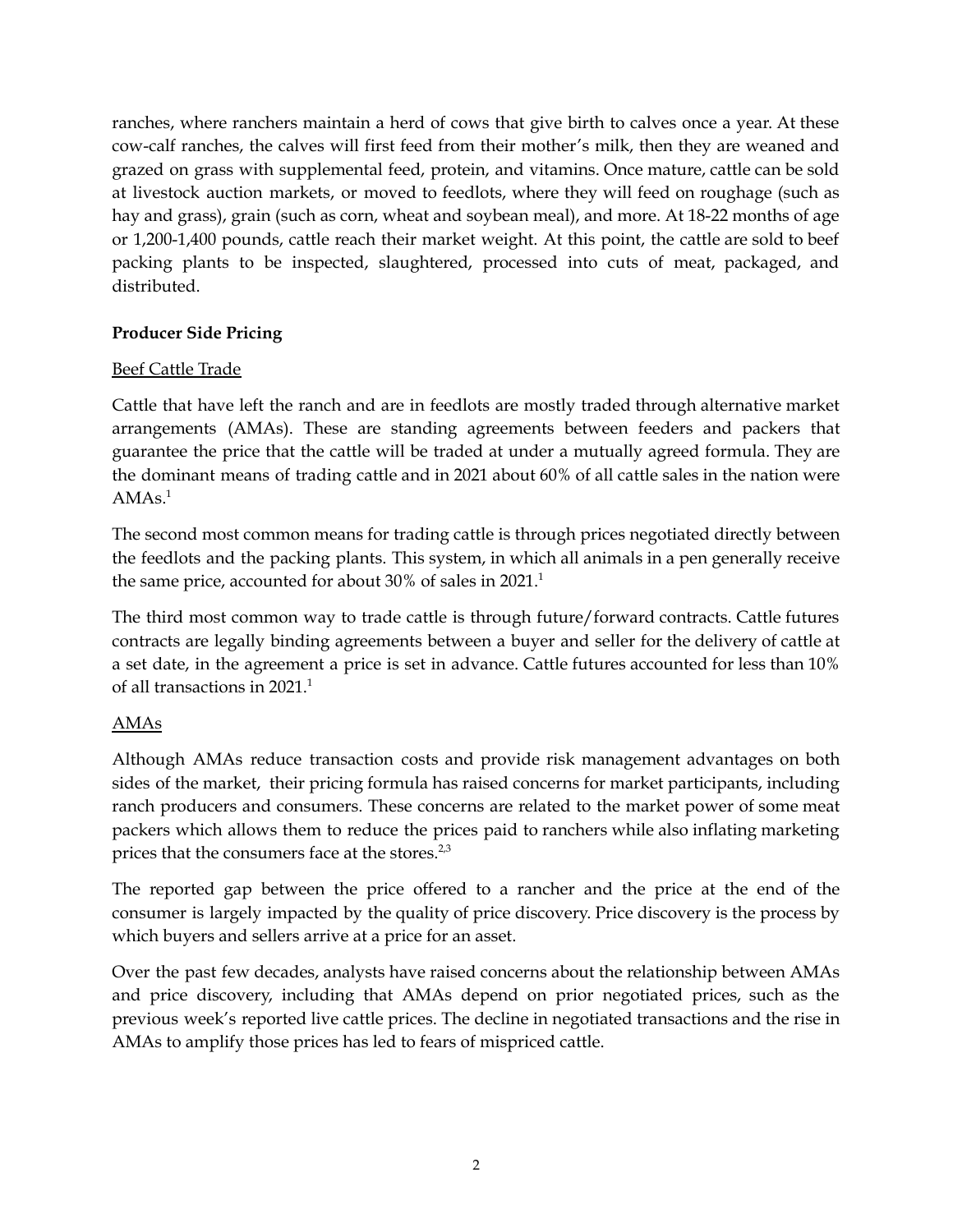#### U.S. Cattle Managers' Income

As demonstrated in Figure 1, net profit margins and farm incomes for U.S. cattle producers tend to be narrow. That means that while production costs remain high, producers' net incomes tend to fluctuate based on various determinants (e.g., weather), or to decline over time. As the figure illustrates, with the exception of the years 2013-2016, since 2010 the average net income of a cow-calf producer has been either negative or close to zero (green dots). The average net income has declined by 32% since 2014. Cattle feeders' incomes are calculated by subtracting the costs of finishing a steer from the price received from the packer when the steer is mature. Similarly with cow-calf producer incomes, since January 2002, the national average for profit margins at feedlots (in blue) has been negative most of the time. 1



### Average Profitability in the U.S. Cattle Sector

One reason for narrower profit margins in the cattle industry is that production costs are relatively high compared with other commodities. <sup>3</sup> The primary costs associated with cow-calf operations are breeding livestock, land, rent, fuel, and feed expenses, which can comprise 60–80% of total variable costs.

Beef production and processing is expensive and capital-intensive, which has driven the industry toward economies of scale. That means fewer, larger operations that are able to operate and produce beef with lower marginal costs. $3$ 

#### **Consumer Side Pricing**

COVID-19-related disruption and weather conditions substantially impacted producer costs,

Note: Green dashed line shows average income from 2010 to 2020. Sources: U.S. Department of Agriculture (USDA) and Iowa State University.

**Figure 1.** Green dots show the average net income of cow-calf farms from 2010–2021, which correspond to the numbers on the vertical axis on the right and the blue squares show the average feeder net margins from 2002-2021, which correspond to the numbers on the vertical axis on the left.<sup>1</sup>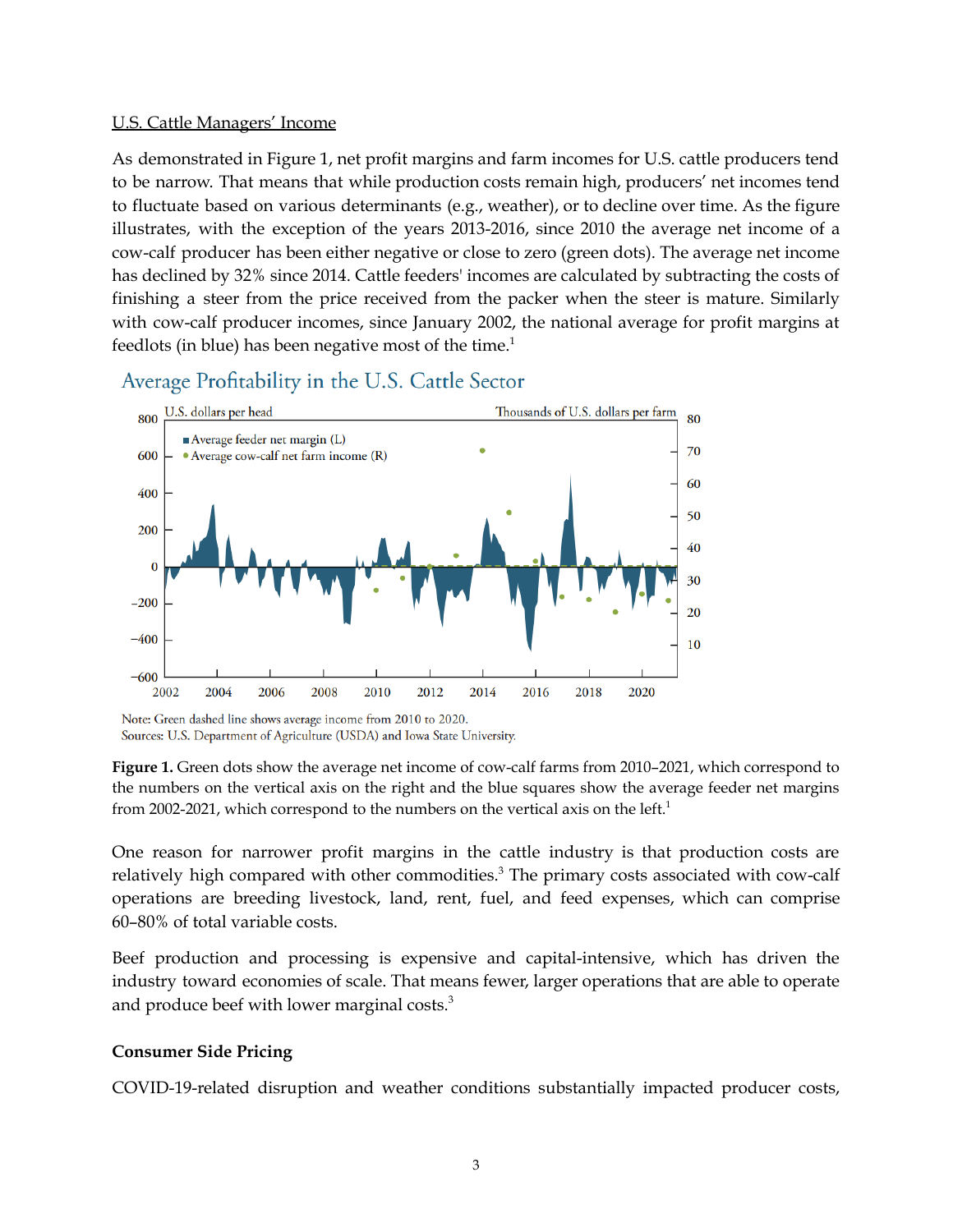which subsequently increased consumer prices even further.<sup>1</sup> Among all the food and agricultural supply chains in the U.S., the beef supply chain faced the biggest economic disruptions from COVID-19. <sup>1</sup> Packing plant closures, labor shortages, and supply chain logistics were all challenges that the beef industry had to contend with during the early stages of the pandemic. There were also significant consumer demand impacts from consumer panic buying, local pandemic restrictions, and restaurant and bar closures.<sup>1</sup>

Abrupt weather changes, such as abnormally dry or wet conditions, can also further increase cattle production costs, sometimes by as much as 30–75%. <sup>1</sup> This is because grass and forage production (on which cattle feed) are largely dependent on the weather. When grazing is not sufficient to meet the dietary needs of cattle, cow-calf producers must supplement with hay and other feed, which drives up production costs. 1

Overall, extreme weather conditions are expected to worsen in intensity and frequency in the decades to come in the United States. <sup>4</sup> These extreme weather events, such as rising temperatures, extreme heat, drought, wildfire on rangelands, and heavy downpours are expected to increasingly disrupt agricultural productivity and lead to further heat stress for livestock, cause changes in water and forage availability, and increase disease and pest outbreaks, all of which can result in large economic losses for all producers in the U.S.<sup>1</sup>

#### **Price Discovery & Legislative Action**

While AMAs (the most common way that cattle is traded currently in the U.S.) provide some benefits to the market participants and especially meat packers, they have raised concerns within the cattle industry. Much of the discussion against AMAs is focused on "captive supplies", which refers to how ranchers have their cattle committed to packers well in advance of slaughter, which reduces the available selling options of the ranchers and the bargaining position of cattle feeders.

Lawmakers have proposed legislation to create an office for a special investigator within [USDA](https://www.usda.gov/media/press-releases/2021/06/11/usda-begin-work-strengthen-enforcement-packers-and-stockyards-act) to address concerns about anticompetitive practices in the meat and poultry industries and to assess whether the enforcement of the Packers and [Stockyards](https://www.ams.usda.gov/services/enforcement/psd) (P&S) Act, which aims to protect farmers and ranchers from unfair trade practices, is effective.

Moreover, The Cattle Price Discovery and [Transparency](https://www.congress.gov/bill/117th-congress/senate-bill/3229/text?r=3&s=1#:~:text=Introduced%20in%20Senate%20(11%2F17%2F2021)&text=To%20amend%20the%20Agricultural%20Marketing,library%2C%20and%20for%20other%20purposes.&text=A%20BILL-,To%20amend%20the%20Agricultural%20Marketing%20Act%20of%201946%20to%20establish,library%2C%20and%20for%20other%20purposes.) Act of 2021 (CPDTA), would establish regional mandatory minimum thresholds of negotiated cash and negotiated grid trades for the five regional fed cattle markets. By establishing these minimum thresholds and requiring mandatory reporting of prices, the legislation would limit the use of formula pricing, or AMAs, which have come to dominate the fed cattle market in recent years. This would represent a significant intervention in the way that cattle beef trading is done and is estimated to generate a pro-competitive impact for cattle/beef and hog/pork livestock markets. 5

Laws such as CPDTA could improve the negotiable options for cattle producers (including the people who raise cattle and those who finish raising it). However, it is possible that stepping